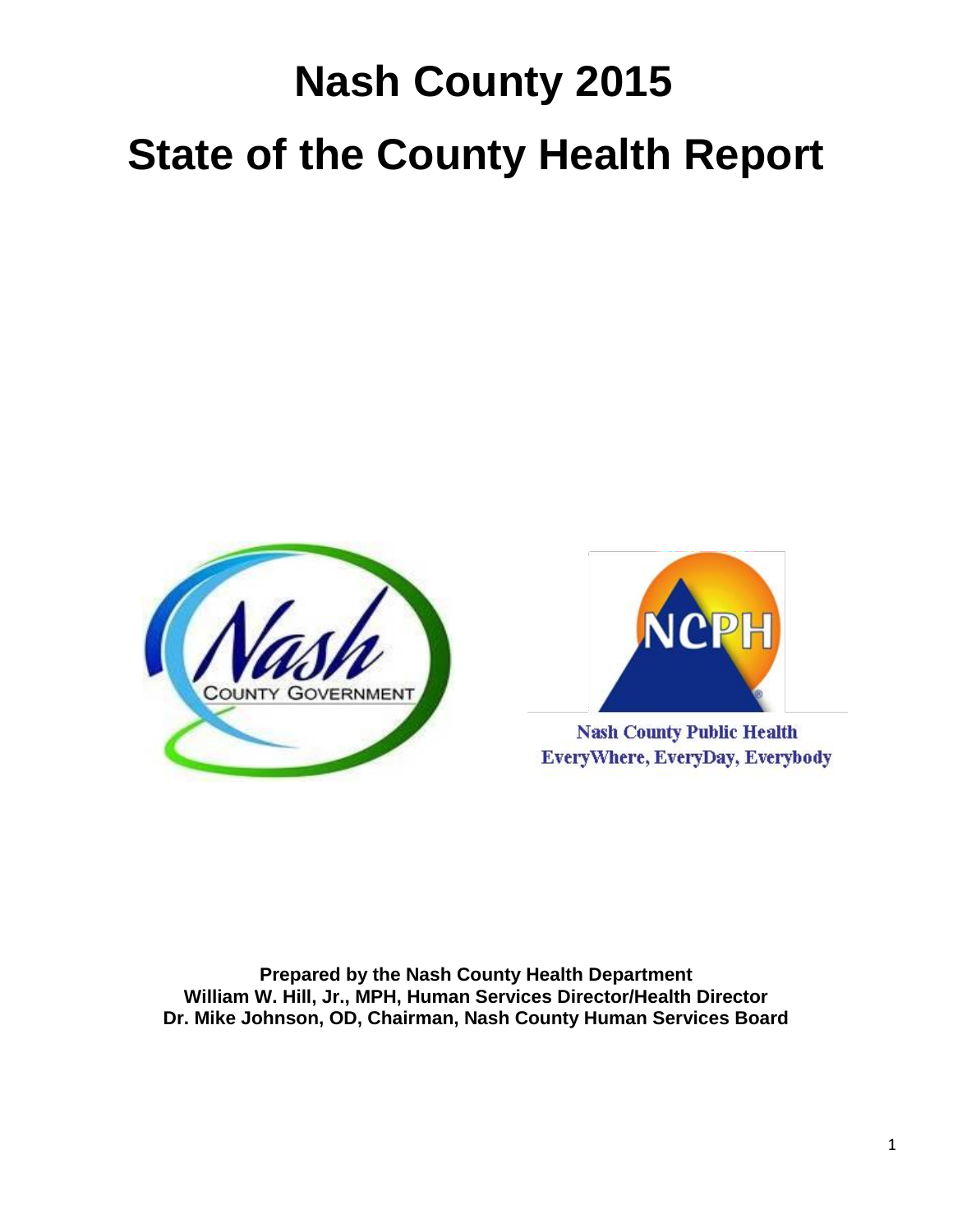## **Letter from the Human Services Director/Health Director**

Citizens and Leaders of Nash County-

I am extremely excited to share with you the 2015 State of the County Health Report. This report tracks the priority issues identified in the 2012 Community Health Assessment, identifies emerging issues, and highlights new initiatives of the year 2015. In addition, you will see morbidity and mortality data for Nash County and how this impact on our residents.

We have certainly faced challenging times both locally, within our state, and nationally in recent years. Our community has struggled with high unemployment and economic issues. The health department specifically has seen a strong rise in the need for our services due to the economy, though at the same time we have also faced understandable, yet serious, budget cuts on many levels. This tie between the social and economic conditions of our community and our public health system is a very important one. Thus, our health goals very much reflect the need to look at our health issues through this lens. It is imperative that we work side-by-side with other community agencies to improve these socioeconomic conditions in conjunction with our individual health conditions.

We are blessed in Nash County to have a strong clinical care system-as you will see in this report, one of our strengths is in this healthcare system. However, we are not as strong in other areas such as creating a healthy environment in which to live and make healthy choices as well as in practicing healthy behaviors. We realize that creating a healthy place to live (where all citizens have excellent and equal access to things like fresh, healthy foods and recreation areas) and be able to practice healthy behaviors (such as eating well and being physically active) requires a two-pronged approach. Community leaders must work together to make sure our community has access to places and things that promote healthy living, but also our citizens have to take responsibility to utilize these resources and make healthy choices for themselves to improve their own health.

We have a tough road ahead to make the goals in this report a reality. However, Nash County has engaged leaders/agencies as well as determined citizens who are unwavering in their commitment to making Nash County one of the healthiest communities in North Carolina. Public health is, at its very core, dedicated to improving the health of our entire community. Whether you ever set foot inside our doors for services, we are still working for every single citizen of Nash County in these community planning efforts. We encourage citizens to become aware of our services and work with and to work with us in improving the health of Nash County.

Sincerely,

Bill Hill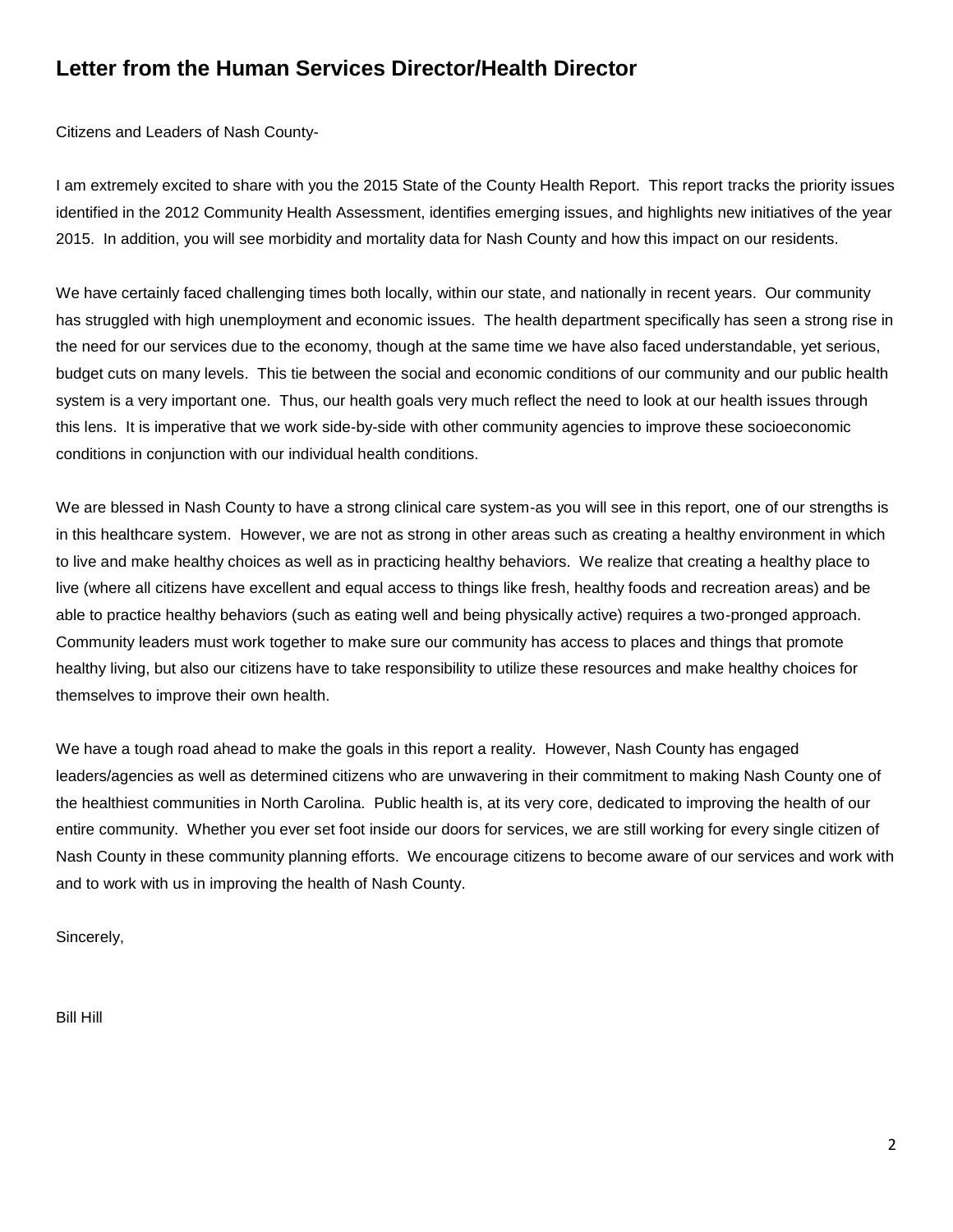## **Nash County Consolidated Human Services Board**

**Dr. Mark Abel Physician**

**Pat Adams Social Worker**

**Chris Battle Public Member**

**Dorothy Battle Public Member**

**Dr. Tony Coats, M.A. Ed, Psy.D Psychologist**

> **Bert Daniel Consumer**

**Dan Davis Public Member**

**Dr. Mike Johnson, O.D.-Chairman Optometrist**

> **Mickey League, R Ph Pharmacist**

> > **Agnes Moore Consumer**

**Yvonne Moore Consumer**

**Billy Morgan Nash County Commissioner**

> **Jeannette Pittman Public Member**

**Sheriff Keith Stone Public Member**

**Dr. Doris K. Thorne, DDS Dentist**

> **Sarah Thurman, RN Registered Nurse**

**Dr. Chandra Meachem Tucker, DVM Veterinarian**

> **Danny Tyson Consumer**

#### **VACANT Engineer Psychiatrist**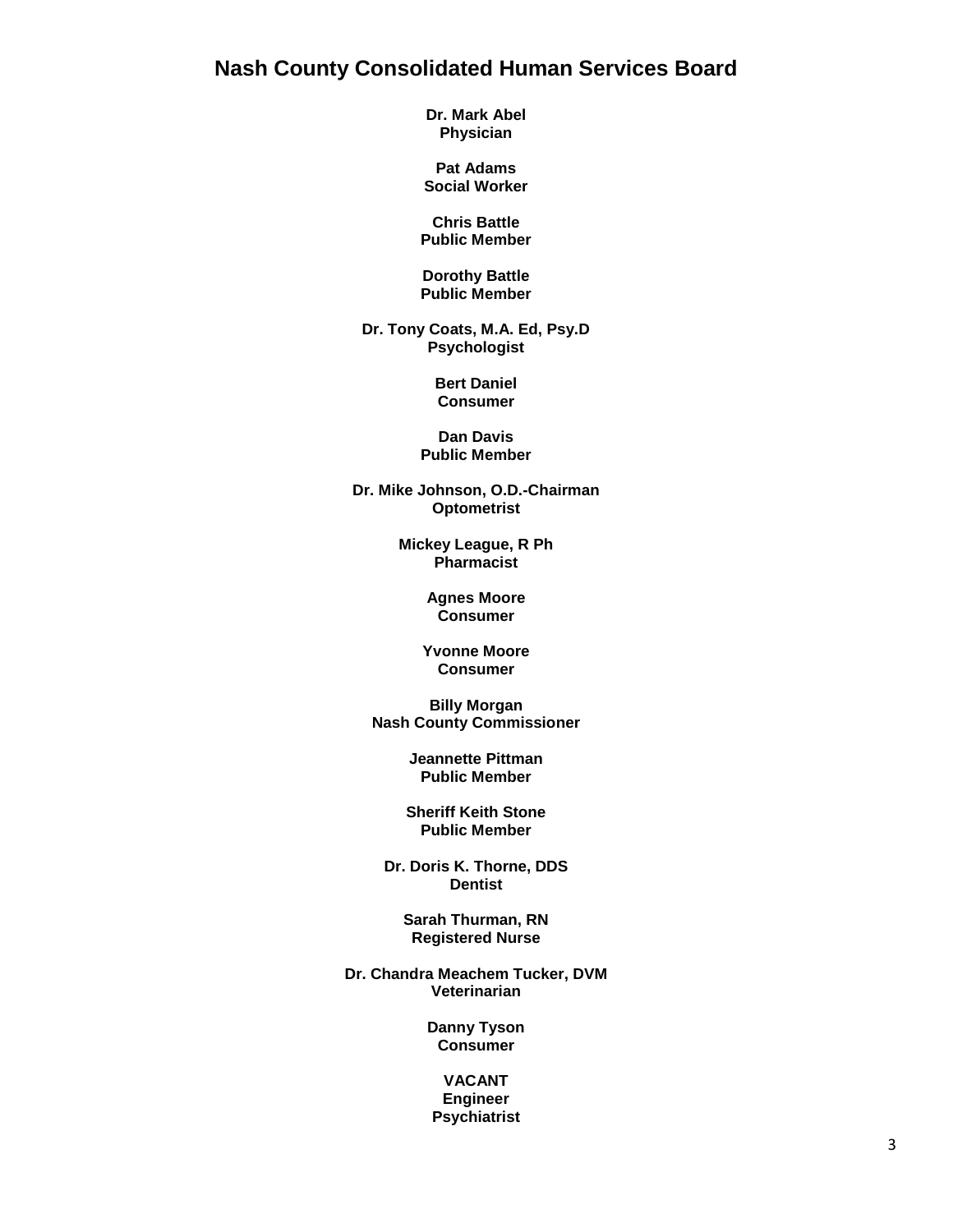# **History of Nash County, NC**

Nash County is located in the northeast section of the state, approximately 45 miles east of Raleigh from Nashville, the county seat. The county encompasses a total of 542.71 square miles in area (land and water) with 540.33 square miles in land area bounded by Edgecombe, Wilson, Johnston, Franklin, Wake, and Halifax counties.Most of the county is rural in population with the exception of the City of Rocky Mount, which straddles Nash and Edgecombe counties. The county has eleven municipalities within five quadrants that include: (1) County Seat (Nashville); (2) Eastern Area (Rocky Mount and Sharpsburg); (3) Northern Area (Dortches, Castalia, Red Oak and Whitakers); (4) Southern Area (Middlesex and Bailey); and (5) Western Area (Momeyer and Spring Hope).



# **Demographics of Nash County**

| <b>People Quick Facts</b>                                           | <b>Nash County</b> | <b>North Carolina</b> |
|---------------------------------------------------------------------|--------------------|-----------------------|
| Population, 2014 estimate                                           | 94, 357            | 9,943,964             |
| White alone, percent, 2014 (a)                                      | 56.8%              | 71.5%                 |
| Black or African American alone, percent, 2014 (a)                  | 39.4%              | 22.1%                 |
| American Indian and Alaska Native alone, percent, 2014 (a)          | 0.9%               | 1.6%                  |
| Asian alone, percent, 2014 (a)                                      | 1.0%               | 2.7%                  |
| Native Hawaiian and Other Pacific Islander alone, percent, 2014 (a) | $Z^*$              | 0.1%                  |
| Two or More Races, percent, 2014                                    | 1.7%               | 2.1%                  |
| Hispanic or Latino, percent, 2014 (b)                               | 6.6%               | 9.0%                  |
| Language other than English spoken at home, pct age 5+, 2009-2013   | 6.9%               | 10.9%                 |
| Median household income 2009-2013                                   | \$43,084           | \$46,334              |
| Persons below poverty level, percent, 2009-2013                     | 17.0%              | 17.5%                 |

\*Z: Value greater than zero but less than half unit of measure shown

*Source: US Census Bureau State and County Quick Facts, December 2015*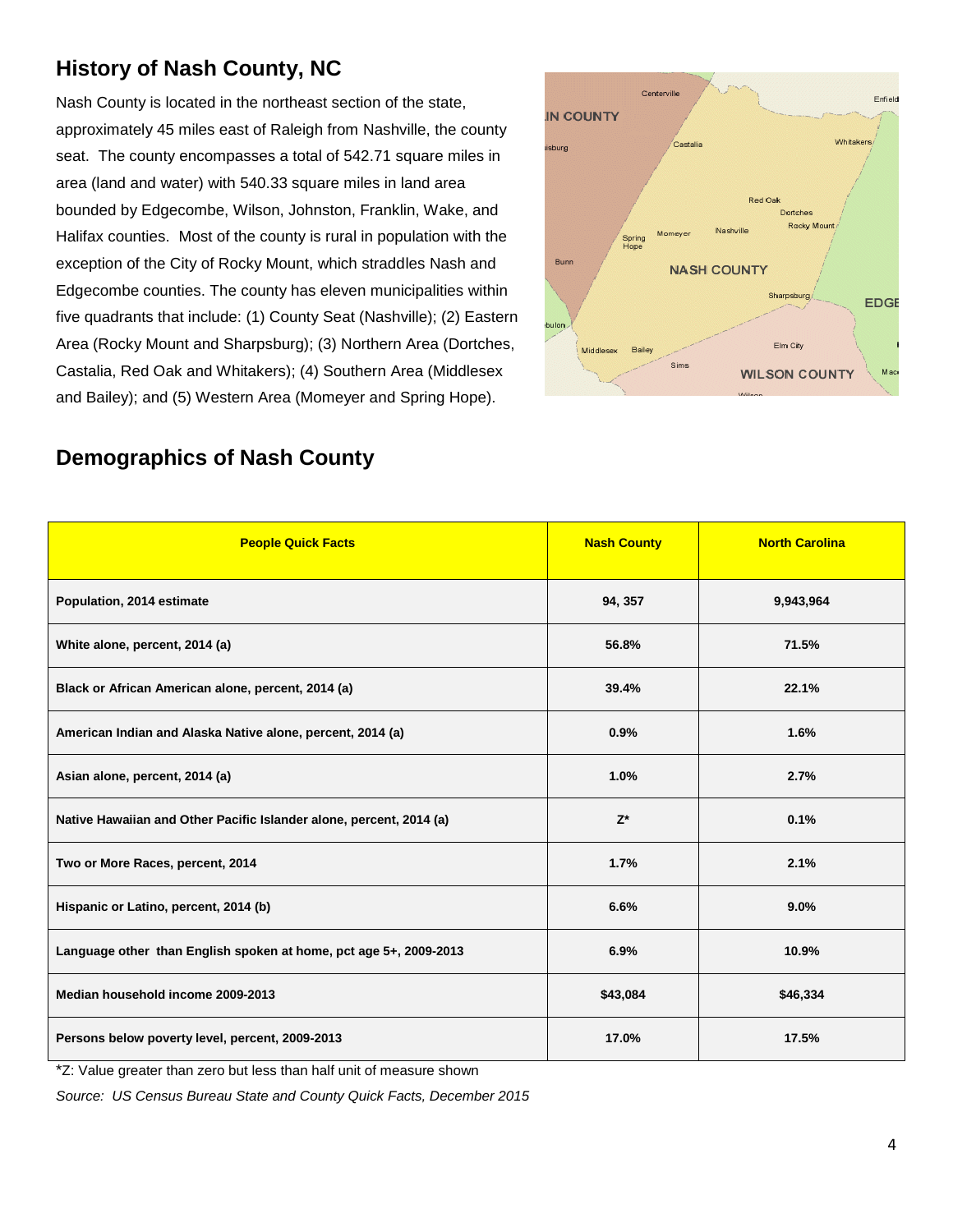# **Morbidity Data**

The colon/rectum, lung/bronchus and female breast cancer incidence rates for Nash County for 2009-2013 slightly exceed the state rates. However, the prostate cancer incidence rates for Nash County is lower than the state rates from 2009- 2013. In comparison to the 2008-2012 data, the all cancers incidence rate has decreased by 4.6%.





*Source: NC Cancer Registry 12/2015*

## **Mortality Data**

The top five leading causes of death in Nash County are cancer, heart disease, cerebrovascular disease, chronic lower respiratory disease, and diabetes. When looking at the cancer data, the colon/rectum, lung/bronchus and female breast cancer mortality rates for Nash County from 2010-2014 slightly exceed the state rates. In comparison to the 2009-2013 data, the all cancer mortality rate slightly increased by 0.05%.



**Nash County Cancer Mortality Rates for Selected Sites Per 100,000: (Age-Adjusted to the 2000 US Census)**

*Source: NC Cancer Registry, 12/2015*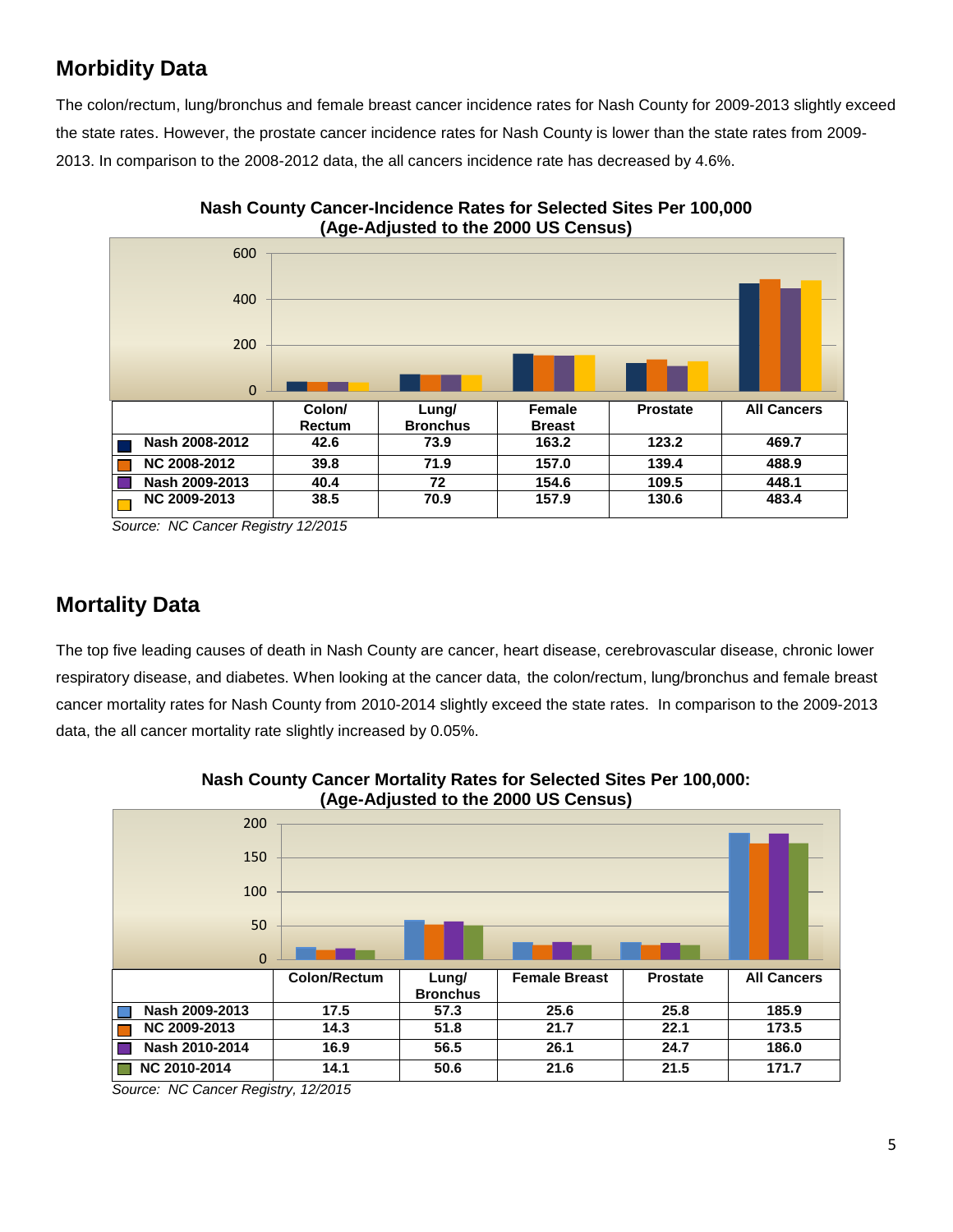When looking at the race/ethnicity and sex-specific age-adjusted death rates per 100,000 of Nash County, NC, White females have dramatically lower death rates in all below diseases than African American (A/A) females. It is the same when compared to the 2008-2012 data. According to the 2015 NC County Health Data Book, from 2009-2013, the heart disease death rates for White males, 255.9 per 100,000, are slightly higher than African American (A/A) males, 255.2 per 100,000. For other diseases such as stroke, diabetes and kidney disease, the death rates in Nash County for African American males are higher than White males. It is the same when compared to the 2008-2012 data.



**Nash County Race/Ethnicity and Sex-Specific Age-Adjusted Death Rates Rates per 100,000 Population: 2000 US Population**

*Source: NC County Health Data Book 2015*

 *\*The American Indian, Hispanic and other races rates were unstable and have been suppressed due to cases being fewer than 20.*

Lifestyle behaviors (i.e. unhealthy eating, physical inactivity, and smoking) as well as health disparities are all related to the morbidity rates and the leading causes of death. In conclusion, it is for these reasons that Nash County continues to address chronic disease prevention and disease management. NCHD continuously seeks funding sources to provide quality services to our residents. In addition, NCHD collaborates with area and regional agencies to ensure that health outcomes are being addressed.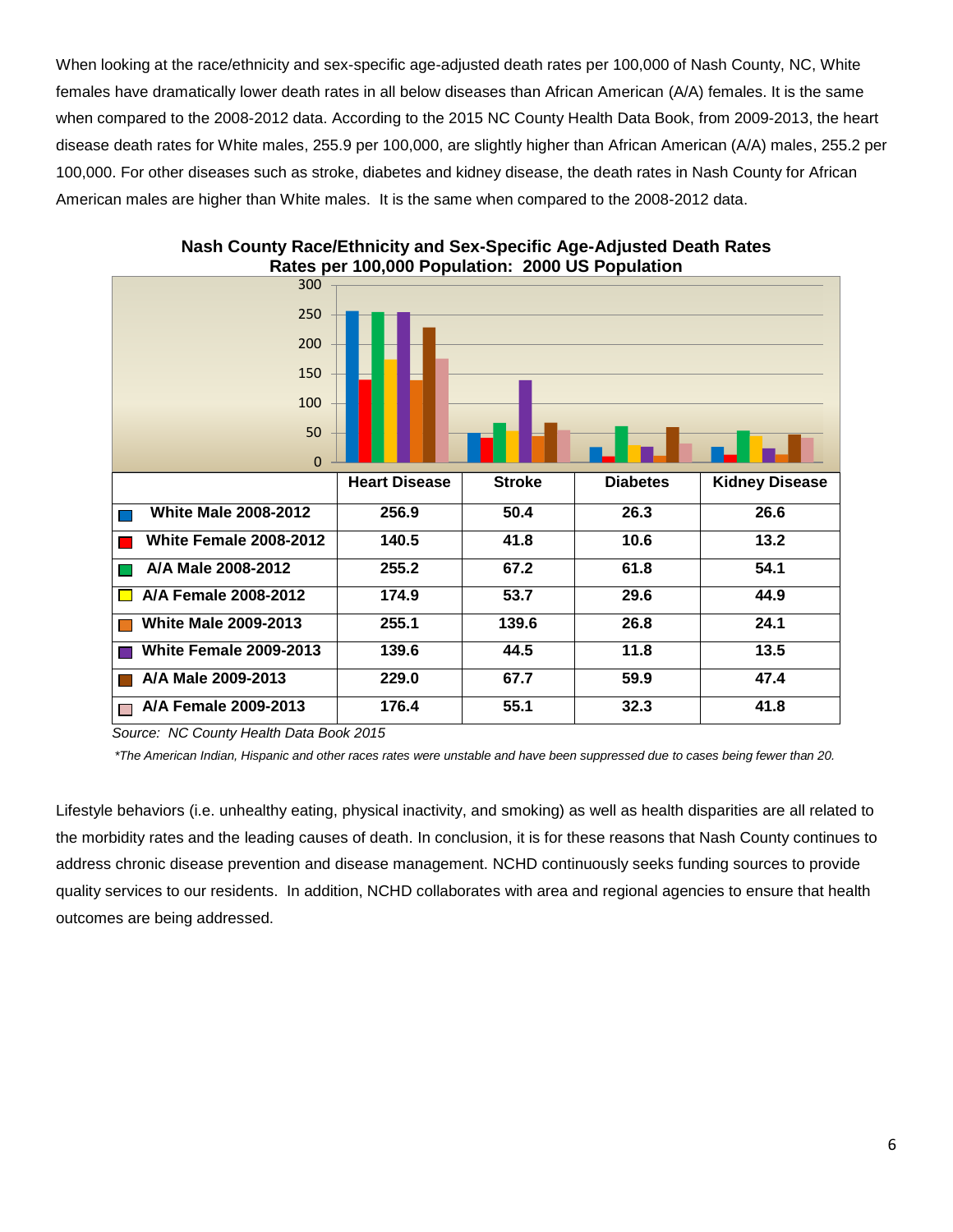# **Priority Areas**

In 2012, the Nash County Health Department (NCHD) and numerous community agencies partnered in a unique Community Health Assessment process called Mobilizing for Action through Planning and Partnerships (MAPP). This model is a community-based framework for improving public health and helps communities review health status indicators, prioritize public health issues, identify resources and develop strategies for addressing priority issues. The result of this process was a set of three Community Health goals to be addressed from 2013-2016:

- **1.** All persons in Nash County have access to current health information about available education and services.
- **2.** Nash County citizens embrace healthy and active living.
- **3.** Community groups will be engaged and supported in implementing small-scale physical activity or nutrition projects for their community.

From these goals, action plans were developed to address the priority health issues of Diabetes and Nutrition. This report provides an update on progress made on these priority issues in 2015.

#### *Diabetes*

- In 2015, NCHD provided twelve diabetes community classes through community centers, civic organizations, and faith communities. Participants were able to receive diabetes education materials and information on healthy eating with the MyPlate serving size method and physical activity strategies.
- In 2015, NCHD hosted two Living Healthy with Diabetes-Diabetes Self-Management Programs. The program were funded by Vidant Edgecombe Foundation to create community education opportunities to assist residents in managing chronic health conditions, access to care, healthy eating and physical activity. During the six weeks timeframe, participants learned about diabetes, healthy eating guidelines with the MyPlate method, carbohydrate counting, reading food labels, physical activity tips, diabetes medication management skills and tips on making informed treatment decision. Twenty-six individuals completed the program at the Nash County Senior Center and Rocky Mount Senior Center. By the end of the program, 95% of the participants were able to indicate an improved knowledge about general diabetes education; 20 out of 26 participants reported weight loss greater than eight pounds while other individuals maintained their weight; 80% of the participants reported improved diabetes A1C test; 100% of the participants reported improved blood glucose level readings and daily carbohydrate control. The next diabetes class will be held early 2016 in the western part of the county.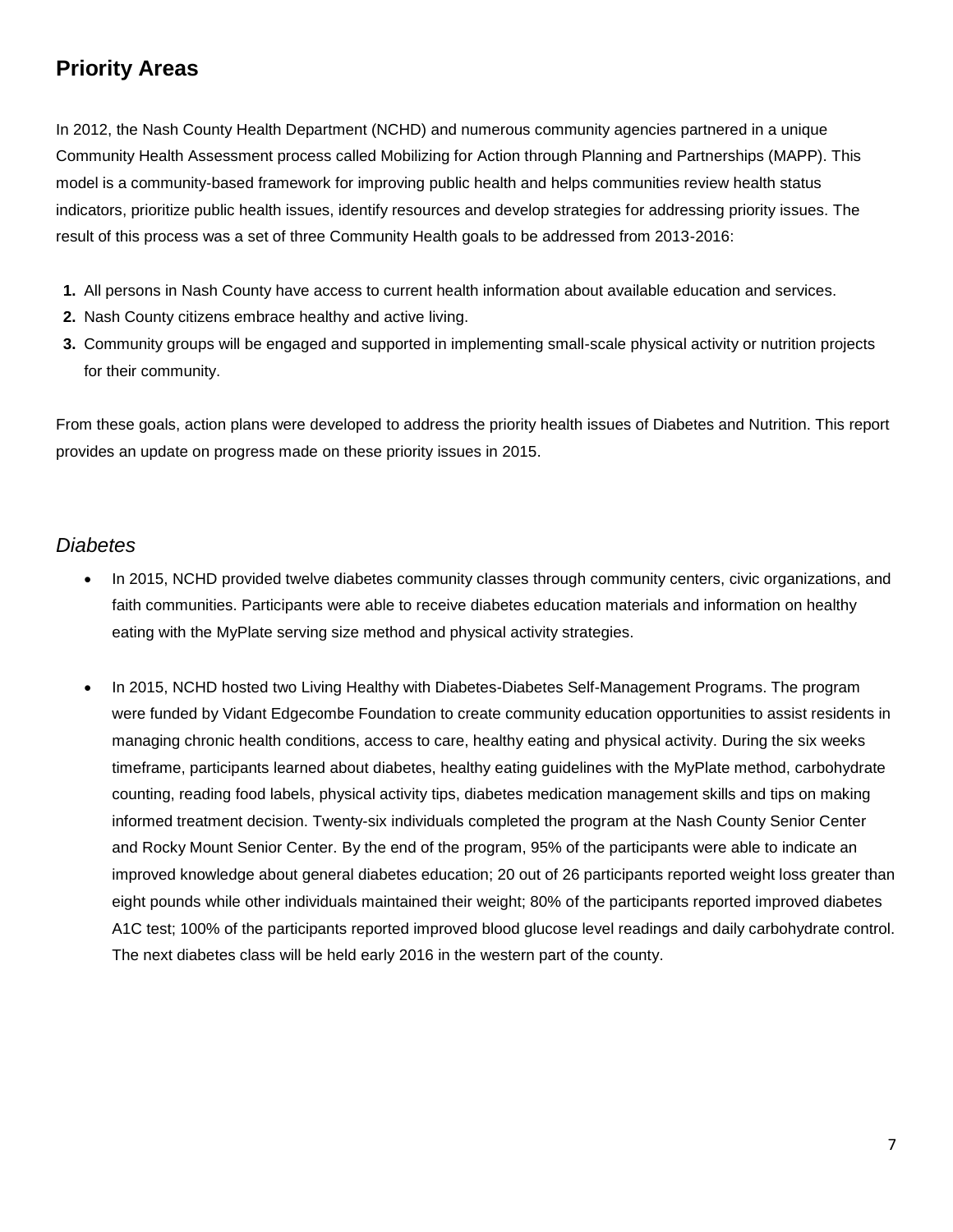## *Nutrition*

### *Nutrition and Physical Activity Self-Assessment for Child Care (NAPSACC)*

 The Nutrition and Physical Activity Self-Assessment for Child Care (NAP SACC) program has worked with early care and education programs to set preschool children on a lifelong path to healthy eating and activity. NCHD has partnered with Down East Partnership for Children (DEPC) to work with childcare and Head Start Centers in Nash and Edgecombe Counties. From July 2014 to June 2015, a total of 11 centers completed their pre/post assessments, developed action plans, and have received professional development in the areas of nutrition and physical activity. The first program outcome is that 80% of NAPSACC/Shape childcare centers will complete at least two goals in selected nutrition and/or physical activity areas in the action plan. The actual percentage of NAPCACC/Shape childcare centers that completed this outcome was 100%. The second program outcome is that 80% of NAPSACC/Shape childcare centers completing an action plan will demonstrate overall pre/post gains based on improved scores on NAPSACC Self-Assessment. The actual percentage of childcare centers that completed this outcome was 92%.

#### *Triple P Lifestyle*

 Group Lifestyle Triple P (Positive Parenting Program) is a multi-component intervention for families with children aged between 5 and 10 years old that are overweight or obese. The aim of the program is to help parents develop effective strategies for managing their child's weight as well as make changes in the whole family's lifestyle. Group Lifestyle Triple P consists of ten 90 minute group sessions and four telephone support calls. The Nash/Edgecombe Counties Triple P hosted a Group Lifestyle Triple P training from November 10<sup>th</sup> to November 12<sup>th</sup> at Area L AHEC. Twelve practitioners throughout the state are accredited to conduct this program.

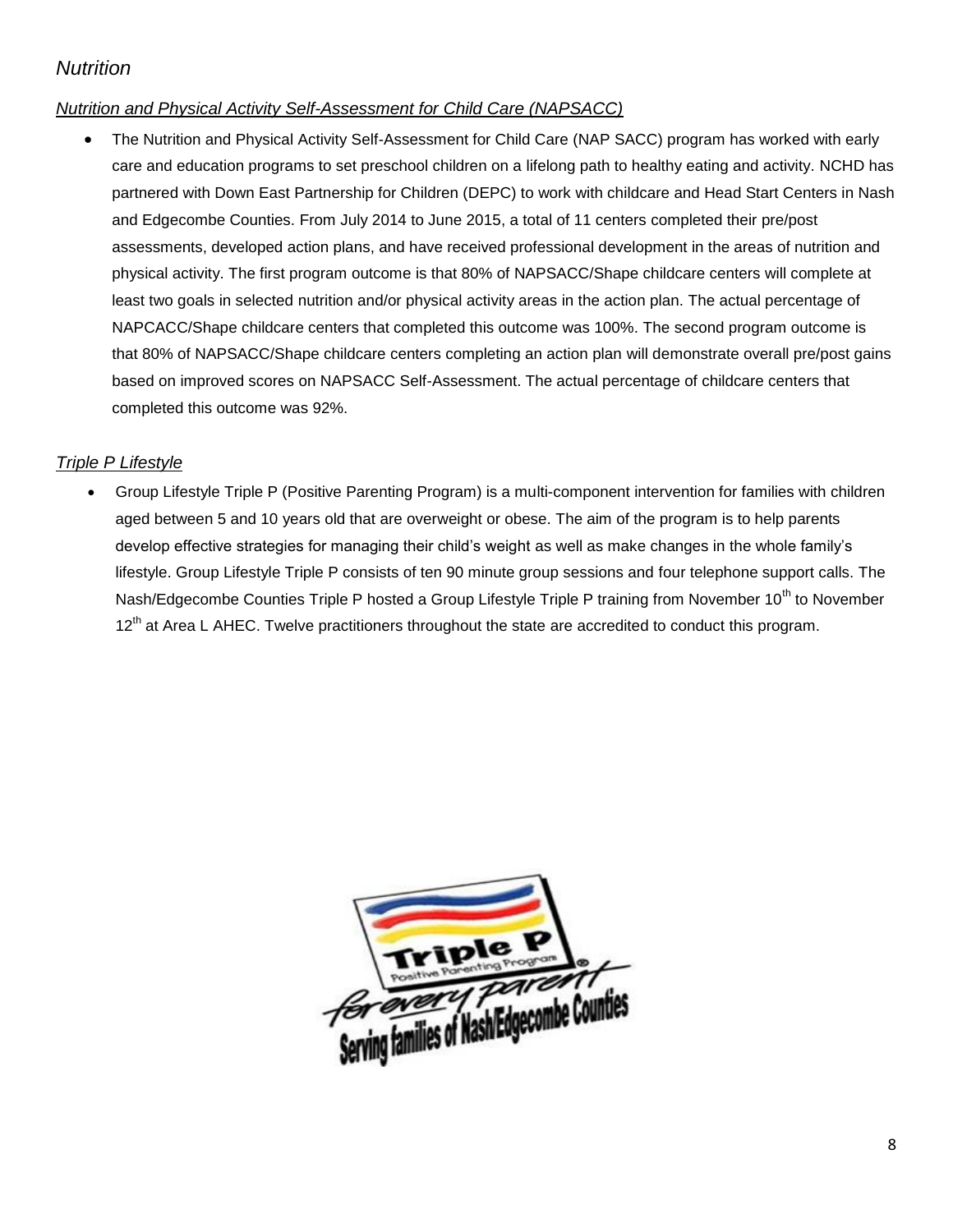## **New and Emerging Issues**

#### *Nash County Human Services*

On July 1, 2015, Nash County Health Department, Nash County Department of Social Services and Nash County Department of Aging became consolidated as a human service agency. The governing board is the Human Services board. The members are a combination of the Board of Health, Social Services Board and Aging Advisory Board.

#### *SC2 Initiative*

In April 2014, Rocky Mount, NC was named as a participating community the White House Council on Strong Cities, Strong Communities (SC2) initiative. This federal program combines funding and hands-on technical assistance services for distressed communities across the country. SC2 allows federal teams to work side-by-side with community leaders and provide them with technical assistance they need to execute their community development strategies. The SC2 focal points identified from the Twin County Vision and Strategic Plan are: Growing the regional food economy, Increasing job creation and talent development opportunities, and Improving the quality of life in underserved neighborhoods. The City of Rocky Mount has also been awarded a USDA *Local Foods, Local Places* (LFLP) grant to develop an action plan and identify resources to support ag-related business development in the region. The LFLP workshop was held on June 23 and June 24, 2015 at the Booker T. Theater in Rocky Mount, NC. Many community and regional partners were in attendance. Contractors from Renaissance Planning facilitated the workshop. From this meeting, Renaissance Planning worked to compile the goals and action steps into a plan.

#### *Healthy Places NC*

The Kate B. Reynolds Charitable Trust (KBR) invited the Twin Counties (Nash and Edgecombe Counties) to participate in its Healthy Places initiative. Launched in 2012, Healthy Places NC works to improve health, health care and overall quality of life in rural, financially disadvantaged North Carolina counties. The Twin Counties become the sixth and seventh counties selected for the initiative joining: Beaufort, Burke, Halifax, McDowell and Rockingham counties. KBR plans to stay involved in each of these counties for up to 10 years as well as invest 100 million dollars in 10-15 counties to address long-term health challenges. In April 2015, KBR hosted the Policymakers Luncheon, Community Forum and Provider Meeting. Below are the themes that came from policymakers, leaders and citizens of Nash/Edgecombe counties:

- Build on existing infrastructure to address clinical care issues, support stronger health outcomes, and increase prevention
- Connect the region to health through arts, culture and history
- Develop a community-based approach to preventing youth violence
- Build a robust local, healthy food economy
- Address mental health stigma and access to behavioral health services
- Improve access to recreational areas and greenspaces, including spaces designed to meet the needs of all residents